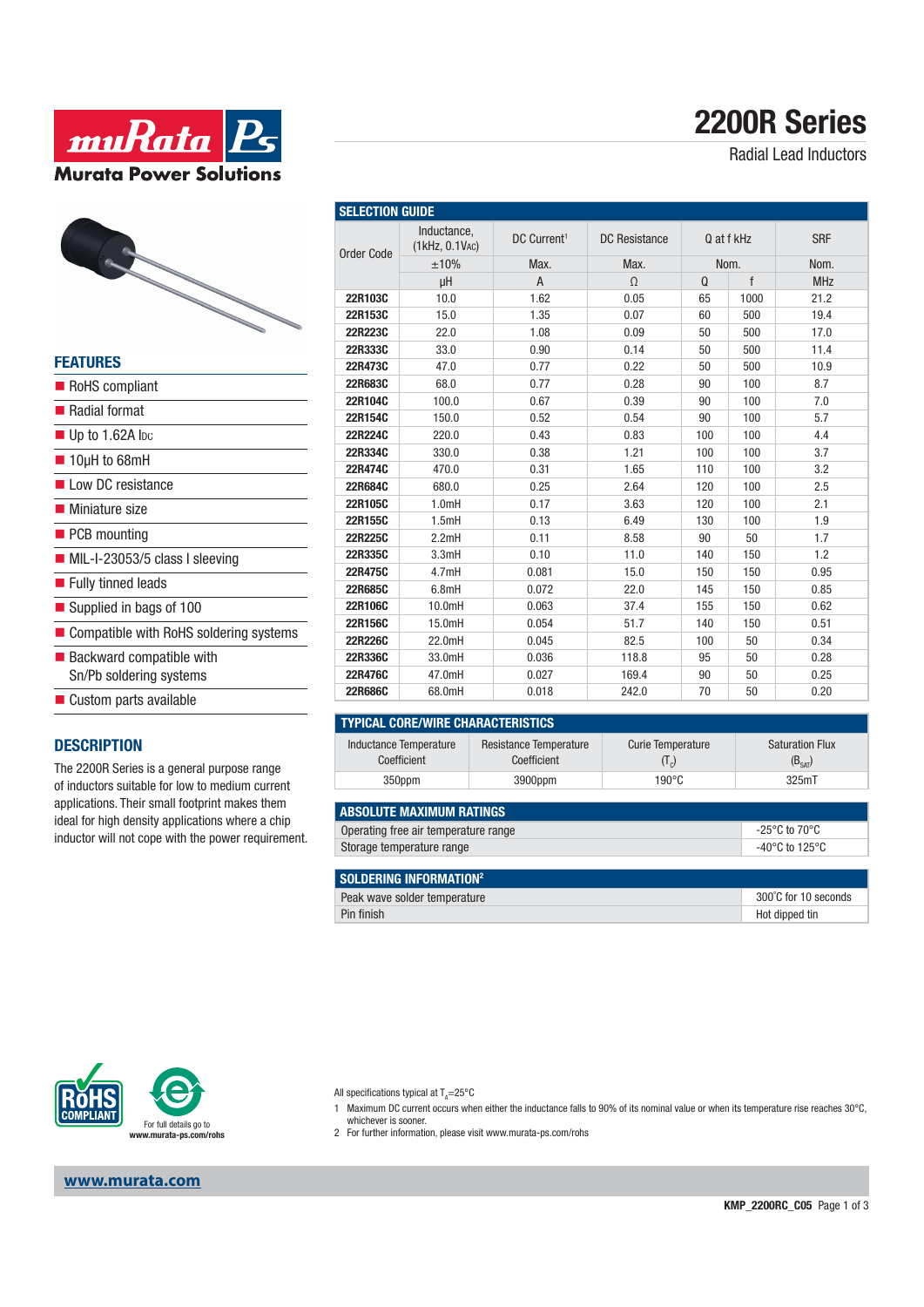### **muRata B** Murata Power Solutions

### **2200R Series**

Radial Lead Inductors